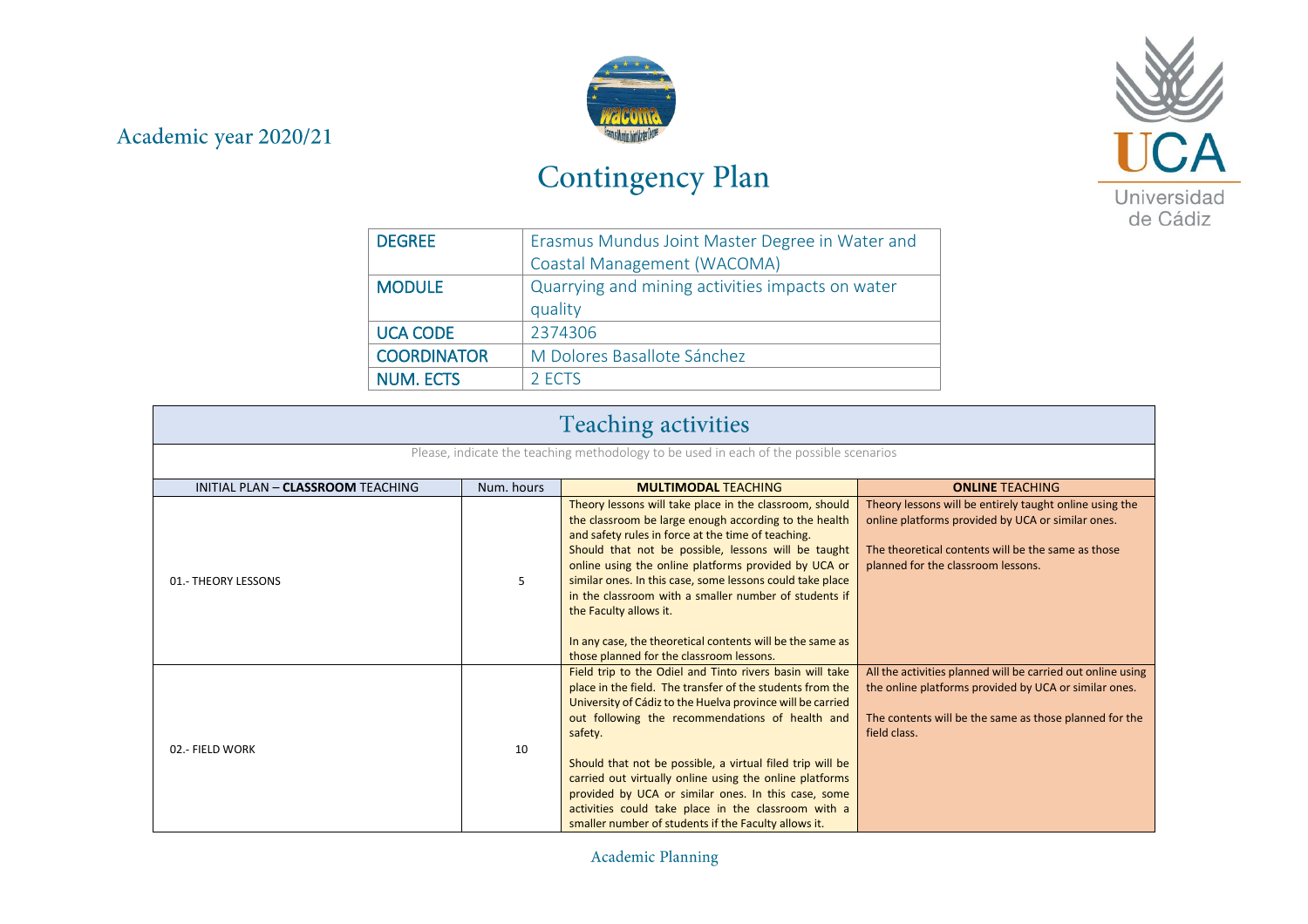



# Academic year 2020/21

|                                                            |    | In any case, the contents will be the same as those                                                                                                                                                                                                                                                                                       |                                                                                                                                                                                                              |     |
|------------------------------------------------------------|----|-------------------------------------------------------------------------------------------------------------------------------------------------------------------------------------------------------------------------------------------------------------------------------------------------------------------------------------------|--------------------------------------------------------------------------------------------------------------------------------------------------------------------------------------------------------------|-----|
|                                                            |    | planned for the field trip class.                                                                                                                                                                                                                                                                                                         |                                                                                                                                                                                                              | ers |
| 04.- LABORATORY LESSONS                                    | o  |                                                                                                                                                                                                                                                                                                                                           |                                                                                                                                                                                                              | Cá  |
| 10.-OTHER LEARNING ACTIVITIES (STUDENT'S PRIVATE<br>STUDY) | 35 | As initially planned                                                                                                                                                                                                                                                                                                                      | As initially planned                                                                                                                                                                                         |     |
| 11.- STUDENT'S TUTORING                                    |    | Student's questions and doubts will be addressed<br>during the lessons, seminars, etc. Should the teaching<br>take place online, the students will be able to ask<br>questions through online chats made available during<br>the lessons.<br>Besides, students will be able to ask questions using the<br>Virtual Campus email, as usual. | The students will be able to ask questions through<br>online chats made available during the online lessons.<br>Besides, students will be able to ask questions using the<br>Virtual Campus email, as usual. |     |
| 12. EVALUATION ACTIVITIES                                  |    | See table below                                                                                                                                                                                                                                                                                                                           | See table below                                                                                                                                                                                              |     |

|                                    |                          | <b>Evaluation</b> system                                                                                                                                                                                                                                                                                                                                                         |          |                                                                                                                                                                                                                                                                    |          |
|------------------------------------|--------------------------|----------------------------------------------------------------------------------------------------------------------------------------------------------------------------------------------------------------------------------------------------------------------------------------------------------------------------------------------------------------------------------|----------|--------------------------------------------------------------------------------------------------------------------------------------------------------------------------------------------------------------------------------------------------------------------|----------|
|                                    |                          | Please, indicate the evaluation methodology to be used in each of the possible scenarios.                                                                                                                                                                                                                                                                                        |          |                                                                                                                                                                                                                                                                    |          |
| INITIAL PLAN - CLASSROOM TEACHING  | Weighing                 | <b>MULTIMODAL TEACHING</b>                                                                                                                                                                                                                                                                                                                                                       | Weighing | <b>ONLINE TEACHING</b>                                                                                                                                                                                                                                             | Weighing |
| 01 - EXAM                          | $\overline{\phantom{a}}$ |                                                                                                                                                                                                                                                                                                                                                                                  |          |                                                                                                                                                                                                                                                                    |          |
| 02 - LABORATORY/ FIELD TRIP REPORT | 50%                      | The students are required to<br>present a Fieldtrip written report<br>based on the field excursion as<br>initially planned.<br>To adapt the initial module<br>planning to the non-classroom<br>lectures, the students will be<br>required to present the results of<br>the exercises explained in class as<br>part of the evaluation method,<br>instead of the fieldtrip report. | 50%      | The students will deliver the field<br>trip report through the Virtual<br>Campus, as initially planned.<br>The students will deliver the<br>results of the problems explained<br>in class as part of the evaluation<br>method, instead of the fieldtrip<br>report. | 50%      |
| 03 - CONTINUOUS ASSESSMENT         | 50%                      | The students will deliver a<br>dissertation through the Virtual<br>Campus, as initially planned.                                                                                                                                                                                                                                                                                 | 50%      | The students will deliver a<br>dissertation through the Virtual<br>Campus, as initially planned.                                                                                                                                                                   | 50%      |
|                                    |                          |                                                                                                                                                                                                                                                                                                                                                                                  |          |                                                                                                                                                                                                                                                                    |          |

#### Academic Planning